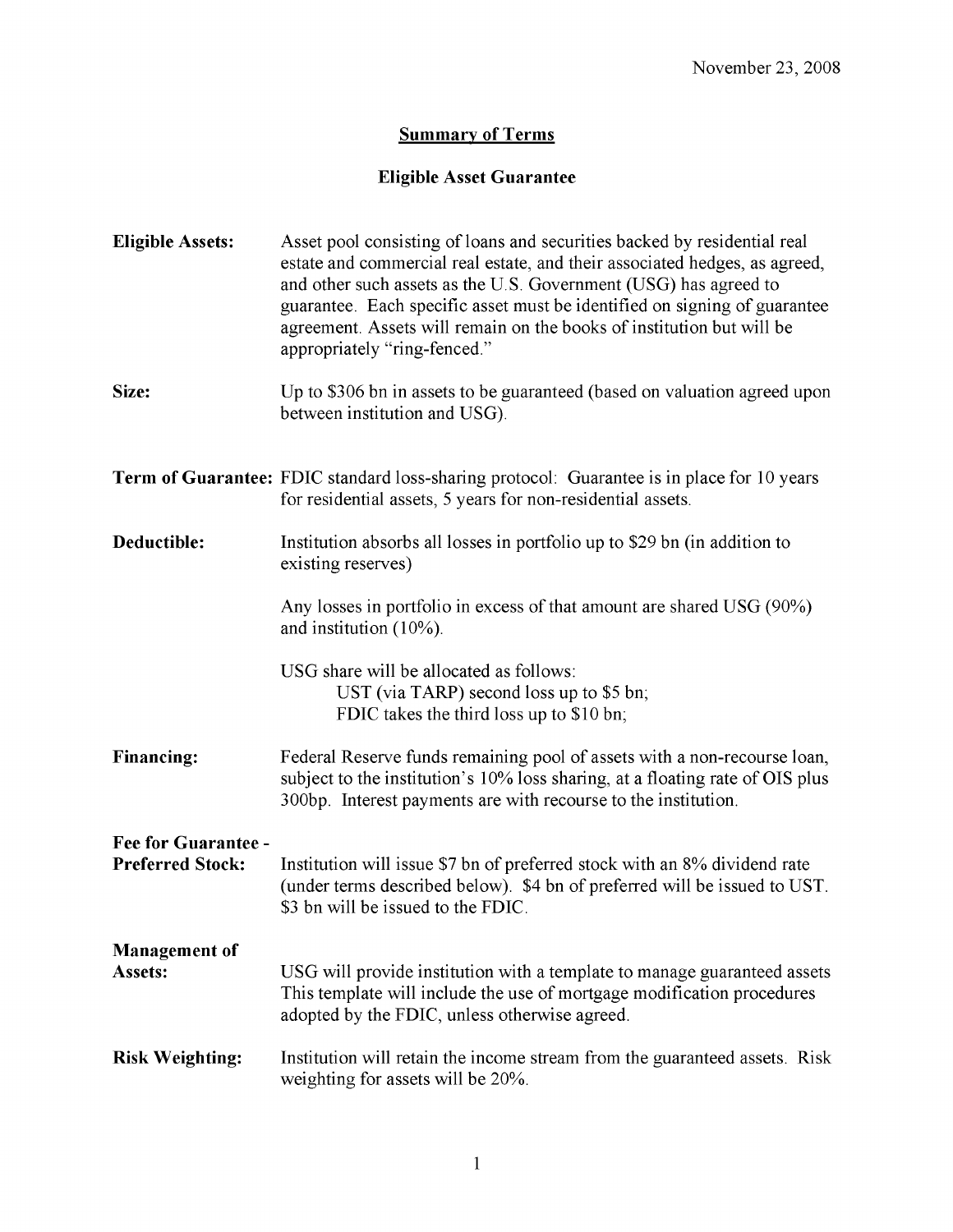| Dividends:                               | Institution is prohibited from paying common stock dividends, in excess<br>of \$.01 per share per quarter, for 3 years without UST/FDIC/FRB consent.<br>A factor taken into account for consideration of the USG's consent is the<br>ability to complete a common stock offering of appropriate size. |
|------------------------------------------|-------------------------------------------------------------------------------------------------------------------------------------------------------------------------------------------------------------------------------------------------------------------------------------------------------|
| <b>Executive</b><br><b>Compensation:</b> | An executive compensation plan, including bonuses, that rewards long-<br>term performance and profitability, with appropriate limitations, must be<br>submitted to, and approved by, the USG                                                                                                          |
| Corporate<br>Governance:                 | Other matters as specified                                                                                                                                                                                                                                                                            |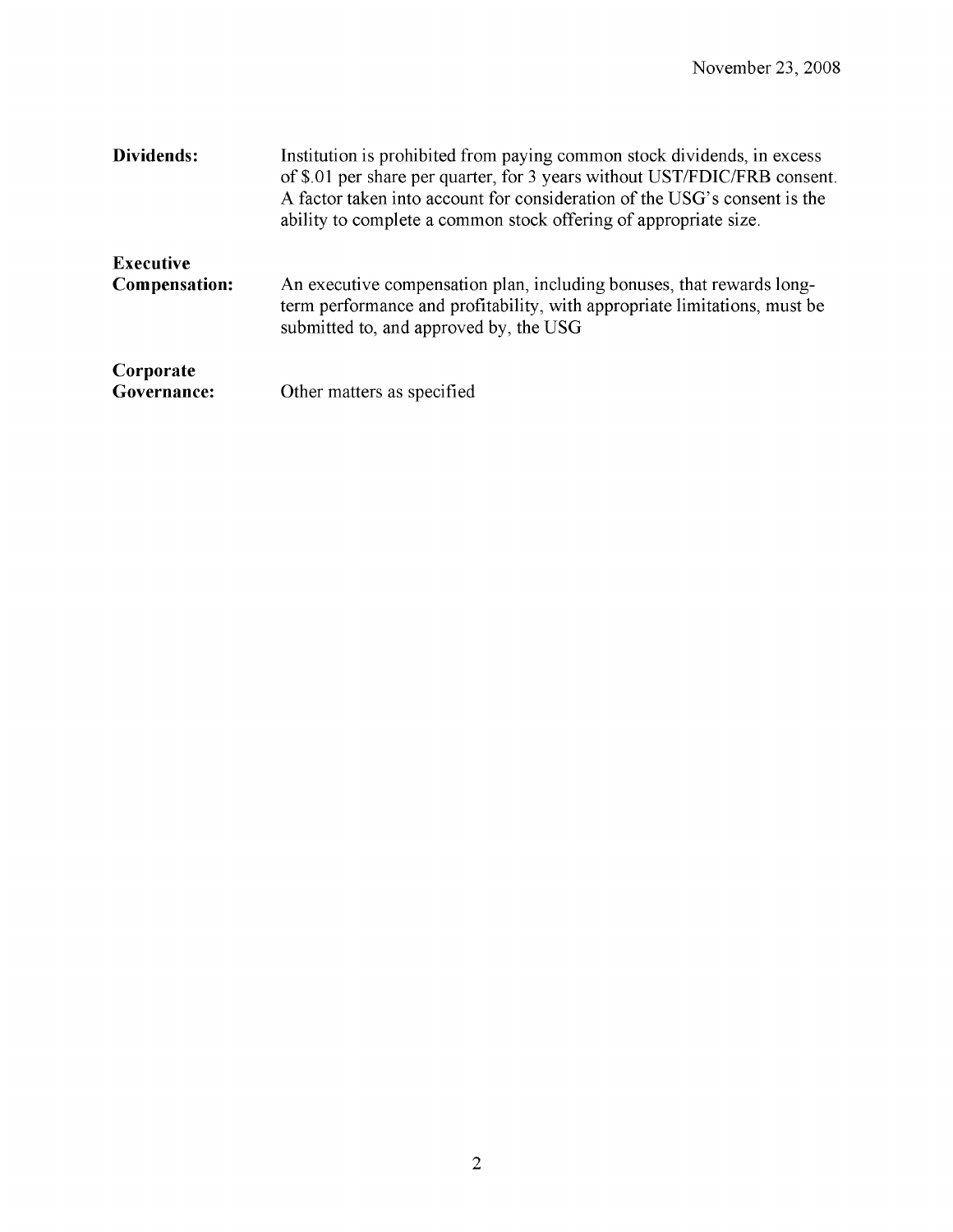## **Preferred Securities**

| <b>Issuer:</b>                       | Citigroup ("Citi")                                                                                                                                                                                                                                                                                                                                                                                                  |
|--------------------------------------|---------------------------------------------------------------------------------------------------------------------------------------------------------------------------------------------------------------------------------------------------------------------------------------------------------------------------------------------------------------------------------------------------------------------|
| <b>Initial Holder:</b>               | United States Department of the Treasury ("UST").                                                                                                                                                                                                                                                                                                                                                                   |
| Size:                                | \$20 billion                                                                                                                                                                                                                                                                                                                                                                                                        |
| Security:                            | Preferred, liquidation preference \$1,000 per share. (Depending upon the<br>available authorized preferred shares, the UST may agree to purchase<br>preferred with a higher liquidation preference per share, in which case the<br>UST may require Citi to appoint a depositary to hold the Preferred and<br>issue depositary receipts.)                                                                            |
| <b>Ranking:</b>                      | Same terms as preferred issued in CPP.                                                                                                                                                                                                                                                                                                                                                                              |
| Term:                                | Perpetual life.                                                                                                                                                                                                                                                                                                                                                                                                     |
| Dividend:                            | The Preferred will pay cumulative dividends at a rate of 8% per annum.<br>Dividends will be payable quarterly in arrears on February 15, May 15,<br>August 15 and November 15 of each year.                                                                                                                                                                                                                         |
| <b>Redemption:</b>                   | In stock or cash, as mutually agreed between UST and Citi. Otherwise,<br>redemption terms of CPP preferred terms apply.                                                                                                                                                                                                                                                                                             |
| <b>Restrictions</b><br>on Dividends: | Institution is prohibited from paying common stock dividends, in excess<br>of \$.01 per share per quarter, for 3 years without UST consent. A factor<br>taken into account for consideration of the UST's consent is the ability to<br>complete a common stock offering of appropriate size.                                                                                                                        |
| <b>Repurchases:</b>                  | Same terms as preferred issued in CPP.                                                                                                                                                                                                                                                                                                                                                                              |
| <b>Voting rights:</b>                | The Preferred shall be non-voting, other than class voting rights on (i) any<br>authorization or issuance of shares ranking senior to the Preferred, (ii) any<br>amendment to the rights of Preferred, or (iii) any merger, exchange or<br>similar transaction which would adversely affect the rights of the<br>Preferred.                                                                                         |
|                                      | If dividends on the Preferred are not paid in full for six dividend periods,<br>whether or not consecutive, the Preferred will have the right to elect 2<br>directors. The right to elect directors will end when full dividends have<br>been paid for (i) all prior dividend periods in the case of cumulative<br>Preferred or (ii) four consecutive dividend periods in the case of non-<br>cumulative Preferred. |